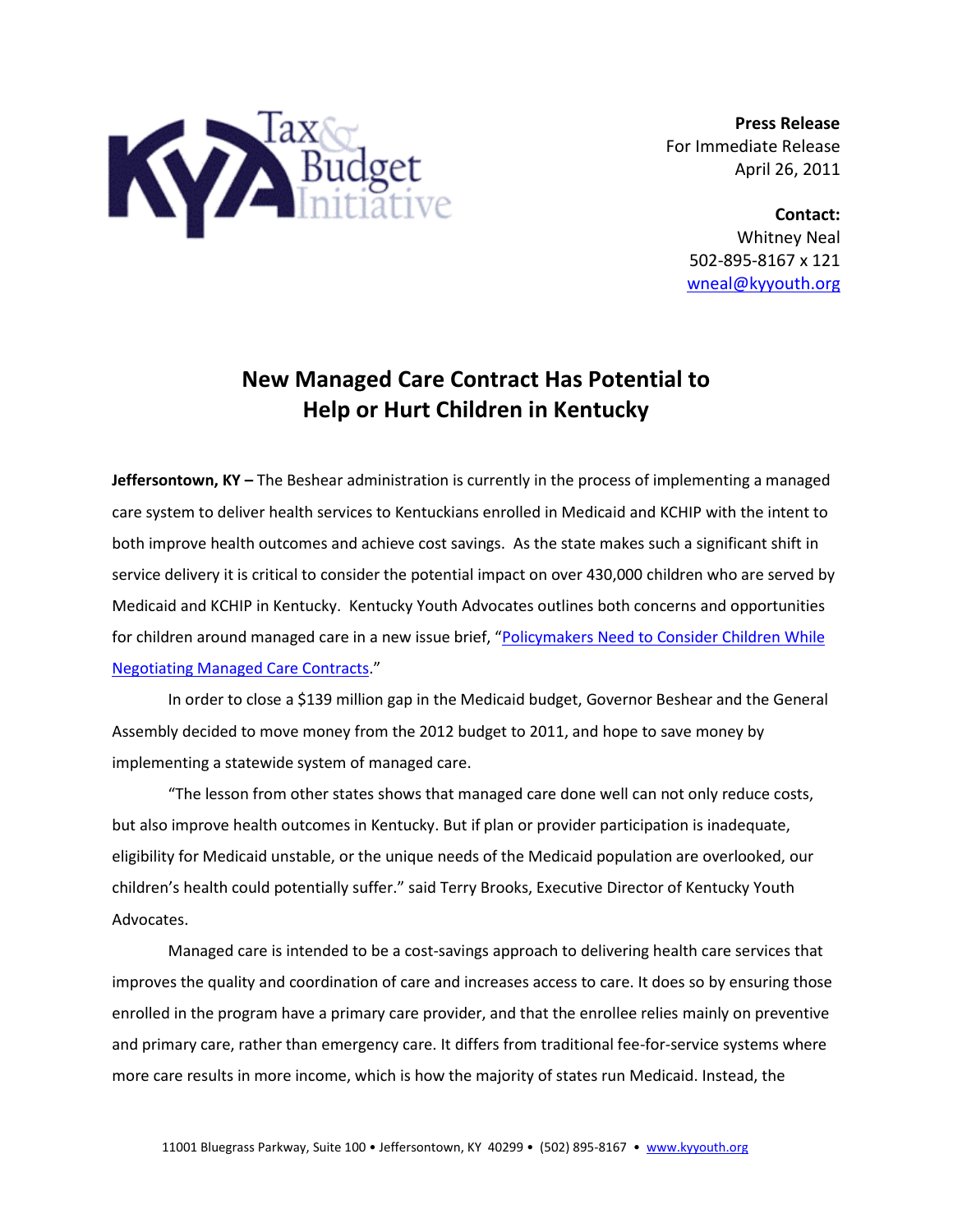prepayment of a set amount ideally provides incentives for the provider to avoid unnecessary services and to invest in preventive care.

Opponents of managed care argue the cost-saving strategies used by managed care companies could compromise the well-being of plan members by making it more difficult to navigate an already complex health care system.

"We are in a delicate position where we could either improve or damage the Medicaid landscape across Kentucky," said Brooks. "This system is one that serves some of our most vulnerable populations, and there is no room for lack of attention to detail during the selection or implementation process."

The brief outlines specific considerations for children, including children in foster care, school health services, and children with special health care needs.

- Children with special health care needs could experience developmental delays due to illness and disability that can have short and long term effects on their health and future outcomes. The state must ensure that a managed care model will emphasize proactively preventing and treating chronic conditions.
- Children who enter the child welfare system after a report of suspected abuse or neglect, and children in the system tend to have an extremely high prevalence of physical and behavioral health problems. These children require particular consideration under Medicaid managed care systems.
- School health services, a growing way to meet children's health needs in Kentucky, are usually built upon close collaboration between local health departments and schools. It is critical to proactively address barriers which could make the partnership between managed care organizations and school health systems difficult.

"Kentucky needs to be tired of leading the nation in poor health outcomes. We do not lack resources; we lack a cooperative and comprehensive approach to care for youth," said Eva Stone APRN, School Health Coordinator for Boyle County Schools. "Most children attend public schools and partnerships with local health departments to provide school nursing can bring services directly to one of our most vulnerable populations. A well designed managed care program will lead to improved outcomes for children with chronic illnesses; help detect barriers to learning; and save money by focusing on prevention in areas of high cost to Medicaid. This opportunity is too important to be overlooked."